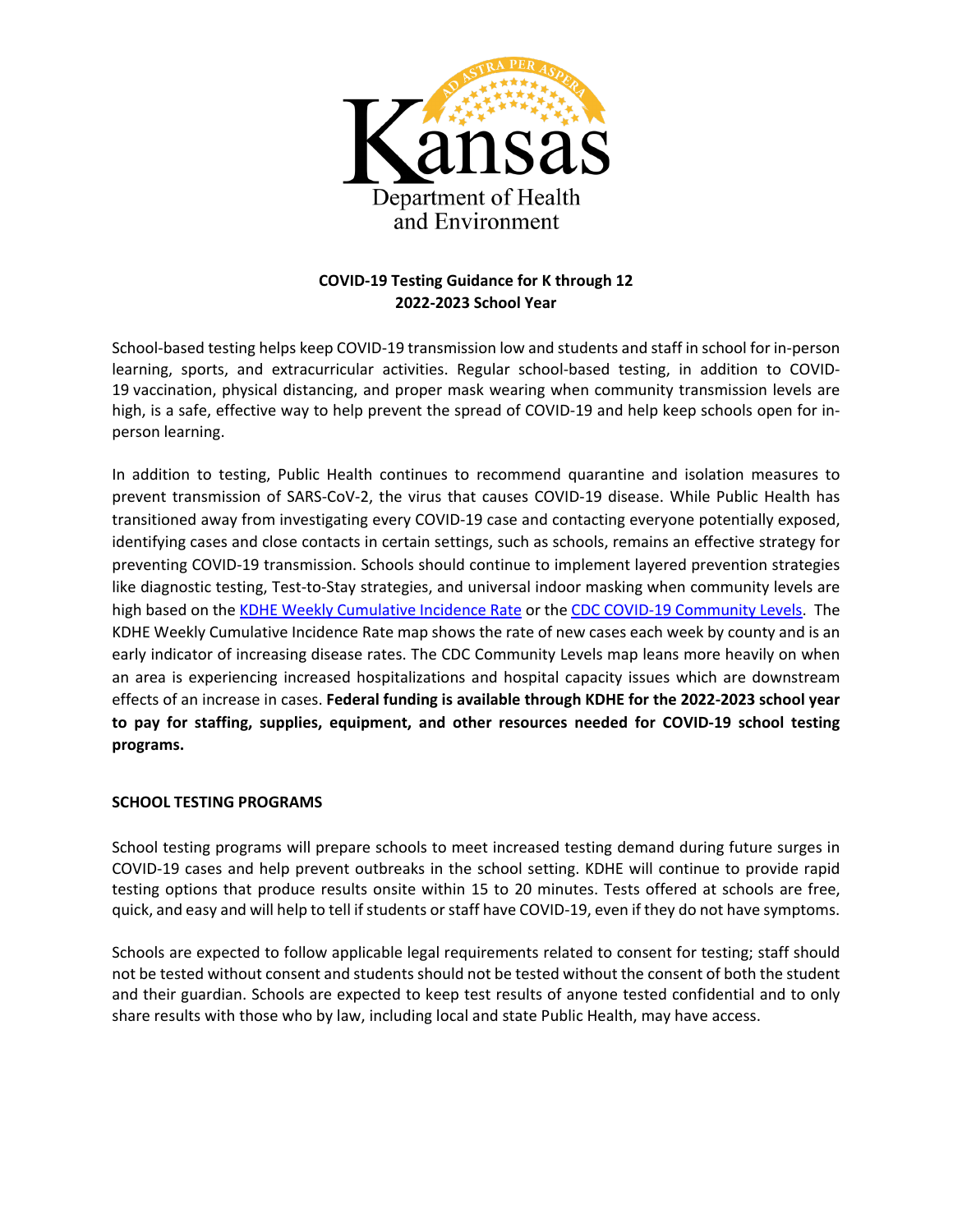### **SCHOOL TESTING PROGRAM CONSIDERATIONS MOVING FORWARD**

Moving forward there will be a stronger focus on individual responsibility for testing and, when a person tests positive, notifying their close contacts about the potential exposure.

### **Expectations for K-12 school districts:**

- Communicate that it is the responsibility of families to monitor their children for signs of COVID-19 disease and to keep them home when sick.
- School districts may consider posting a list of classrooms and extracurriculars and the date(s) of exposure or push notification to parents. The notification should be done in manner that does not identify the person who attended while infectious. Alternatively, schools may consider messaging to parents about the possibility of widespread transmission for those in public spaces.
	- o Messaging should clearly state that anyone in that classroom/extracurricular activity is potentially exposed but that specific close contacts will not be identified or notified by the school.
	- o Messaging should include education on how to self-identify as susceptible or not immune to COVID-19 disease.
	- $\circ$  Messaging should include the steps that they should take at home and what strategies, such as on site or at home testing or masking policies, the school has available to keep themselves and others safe.
	- o Messaging should remind parents to watch for signs and symptoms of COVID-19 disease for 10 days after exposure, especially in those who are not considered immune.
- School districts should consider requiring that everyone, regardless of vaccination status and regardless of exposure, wear a well-fitting mask daily indoors and outdoors around others when [COVID-19 Cases in Kansas](https://www.coronavirus.kdheks.gov/160/COVID-19-in-Kansas) or the [CDC COVID-19 Community Levels](https://www.cdc.gov/coronavirus/2019-ncov/your-health/covid-by-county.html) are **HIGH**.
- School districts should require anyone potentially exposed to wear a well-fitting mask around others, indoors and outdoors, for 10 days after exposure.
- School districts should revisit plans for continuing implementing multiple layers of prevention that will help prevent transmission of disease within schools. These strategies include physical separation, hygiene and disinfection, vaccination messaging, testing, and masking.

#### **Expectations for parents:**

- Regularly monitor your children for [symptoms of COVID-19 disease.](https://www.cdc.gov/coronavirus/2019-ncov/symptoms-testing/symptoms.html)
- If your child is symptomatic, have your child tested with a diagnostic test.
- Do not send your child to school if they are sick or if they test positive.
- Students/staff who test positive for COVID-19 disease should stay home for at least 5 days and be fever-free for 24 hours without the use of fever reducing medication before leaving home (minimum 5-day home isolation). After that, they may resume normal activities but should wear a well-fitting mask around others, indoors and outdoors, for an additional 5 days.
- Consider requiring student/staff to test with a rapid antigen test before returning to school on the morning of day 6. If the rapid antigen test is positive, stay home for an additional 5 days of home isolation. Daily testing to return to school is not recommended as it is a strain on testing resources.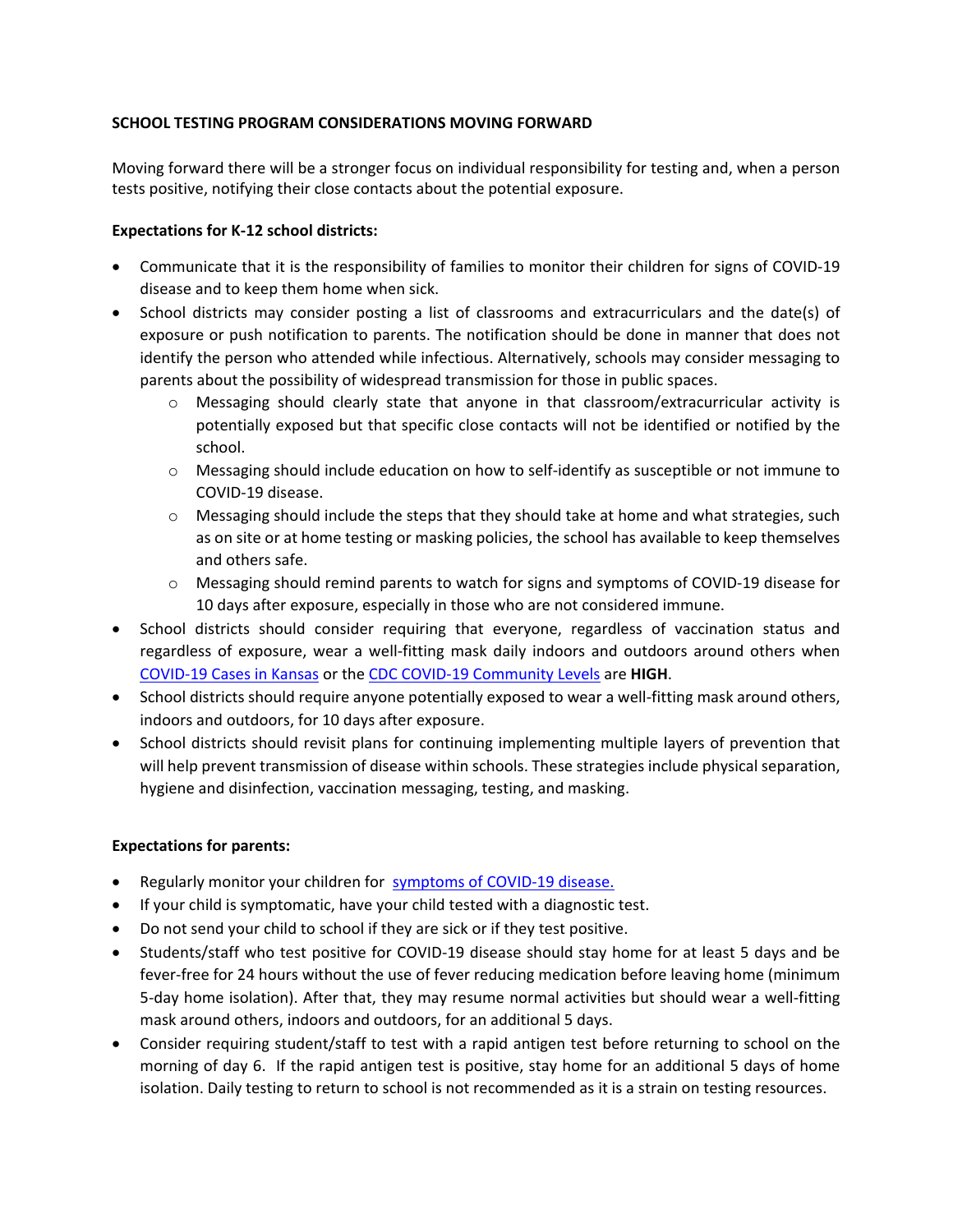• Notify your school if your child tests positive. CDC's [Isolation and Quarantine Calculator](https://www.cdc.gov/coronavirus/2019-ncov/your-health/quarantine-isolation.html) is a tool to help determine how long individuals should isolate, quarantine, or take steps to prevent spreading COVID-19.

### **Expectations for parents of potentially exposed children:**

- If your child is unvaccinated,
	- o Monitor your child for symptoms of COVID-19 disease for 10 days after the exposure.
	- $\circ$  Have your child wear a well-fitting mask while around others, indoors and outdoors, for 10 full days after the exposure. If a child cannot or will not wear a mask, consider keeping your child home for 10 days after the exposure.
	- $\circ$  Consider keeping your child home for 5 days after the exposure (minimum 5-day home quarantine). If your school has a Test to Stay program, enroll your child in the TTS program so that they may continue in-person learning and activities during their home quarantine period.
	- $\circ$  If you home quarantine, test your child immediately if they become symptomatic or on days 5 and 6 with an at home test or POC test. You can also test on day 5 with a PCR test. If negative, they may resume normal activities on day 6 but should wear a well-fitting mask around others, indoors and outdoors, for an additional 5 days.
- If your child is vaccinated,
	- o Monitor your child for symptoms of COVID-19 disease for 10 days after the exposure. Have your child tested 5 days after exposure or immediately if they become symptomatic.
	- $\circ$  Have your child wear a well-fitting mask while around others, indoors and outdoors, for 10 full days after the exposure.
- If your child is exposed to COVID-19 disease outside of school, please notify the school.
- CDC's [Isolation and Quarantine Calculator](https://www.cdc.gov/coronavirus/2019-ncov/your-health/quarantine-isolation.html) is a tool to help determine how long individuals should isolate, quarantine, or take steps to prevent spreading COVID-19.

#### **DEFINITIONS**

**Close Contacts:** A close contact is someone who was less than 6 feet away from an infected person (laboratory-confirmed or a clinical diagnosis) for a cumulative total of 15 minutes or more over a 24-hour period (for example, three individual 5-minute exposures for a total of 15 minutes).

K-12 Exception: In the K–12 indoor classroom setting or a structured outdoor setting where mask use can be observed (i.e., holding class outdoors with educator supervision), the close contact definition **excludes** students who were between 3 to 6 feet of an infected student (laboratory-confirmed or a clinical diagnosis) if both the infected student and the exposed student(s) correctly and consistently wore wellfitting masks the entire time. This exception does not apply to teachers, staff, or other adults in the indoor classroom setting.

**Quarantine:** Quarantine is a public health strategy used to prevent transmission of SARS-CoV-2, the virus that causes COVID-19, by keeping people who have been in close contact with someone with COVID-19 apart from others. Persons who are close contacts should quarantine at home for 5 full days based on their vaccination and booster status or history of prior infection in the past 90 days (see Table 1). The date of close contact with someone with COVID-19 is considered day 0. Day 1 is the first full day after last close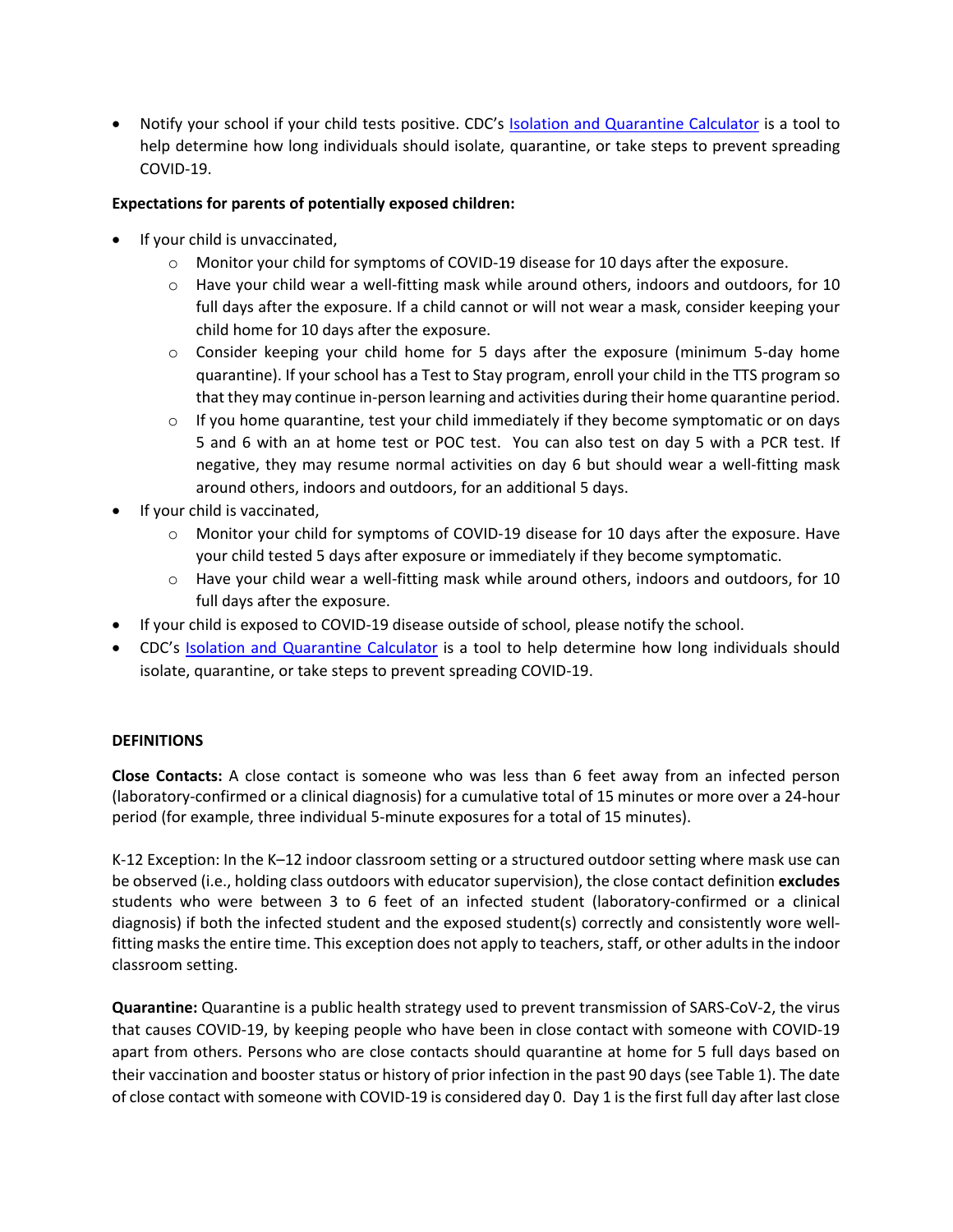contact with someone with COVID-19. Close contacts should wear a well-fitting mask for 5 additional days following quarantine. For people who cannot or will not mask, a 10-day quarantine period is recommended. You can utilize the CDC's **Isolation and Quarantine Calculator to determine how long a** student needs to quarantine and take other steps to prevent spreading COVID-19.

While quarantine normally occurs at home, school-based testing programs allow a "modified quarantine" called "Test to Stay" (TTS) where students and staff who have been exposed can remain in-person at school during quarantine using a testing strategy (see TTS details in Testing Strategies section below). The length of quarantine is determined by the Local Health Officer; for information in your county, please contact your local health department.

| Table 1. Quarantine, testing and masking recommendations for close contacts |                                                           |                                                                                                     |
|-----------------------------------------------------------------------------|-----------------------------------------------------------|-----------------------------------------------------------------------------------------------------|
| If student/staff is a<br>close contact and is<br>NOT up to date on          | Stay home and quarantine for<br>at least 5 days           | After quarantine, watch for<br>symptoms until 10 days after last<br>close contact with someone with |
| <b>COVID-19 vaccinations</b><br>and has not had                             | Wear a well-fitting mask<br>around others                 | COVID-19                                                                                            |
| COVID-19 within the                                                         |                                                           | If symptoms develop, get tested                                                                     |
| past 90 days, they are<br>considered                                        | Get tested at least 5 days after                          | immediately. Continue to stay at<br>home until results are known.                                   |
| susceptible:                                                                | last close contact (even if<br>symptoms don't develop).   |                                                                                                     |
|                                                                             |                                                           | Wear a well-fitting mask around<br>others for 10 full days.                                         |
| If student or staff is a                                                    | No quarantine                                             | Watch for symptoms until 10                                                                         |
| close contact and is up                                                     |                                                           | days after last close contact with                                                                  |
| to date on COVID-19<br>vaccinations:                                        | Does not need to stay at home<br>unless symptoms develop. | someone with COVID-19.                                                                              |
|                                                                             |                                                           | If symptoms develop, get tested                                                                     |
|                                                                             | Get tested at least 5 days after                          | immediately. Continue to stay at                                                                    |
|                                                                             | last close contact (even if<br>symptoms don't develop).   | home until results are known.                                                                       |
|                                                                             |                                                           | Wear a well-fitting mask around<br>others for 10 full days                                          |
| If student or staff is a                                                    | No quarantine                                             | Watch for symptoms until 10                                                                         |
| close contact and had                                                       |                                                           | days after last close contact with                                                                  |
| COVID-19 within the<br>past 90 days (tested                                 | Does not need to stay at home<br>unless symptoms develop. | someone with COVID-19.                                                                              |
| positive using a PCR or                                                     |                                                           | If symptoms develop, get tested                                                                     |
| antigen test):                                                              | Get tested at least 5 days after                          | immediately. Continue to stay at                                                                    |
|                                                                             | last close contact (even if<br>symptoms don't develop).   | home until results are known.                                                                       |
|                                                                             |                                                           | Wear a well-fitting mask around                                                                     |
|                                                                             |                                                           | others for 10 full days.                                                                            |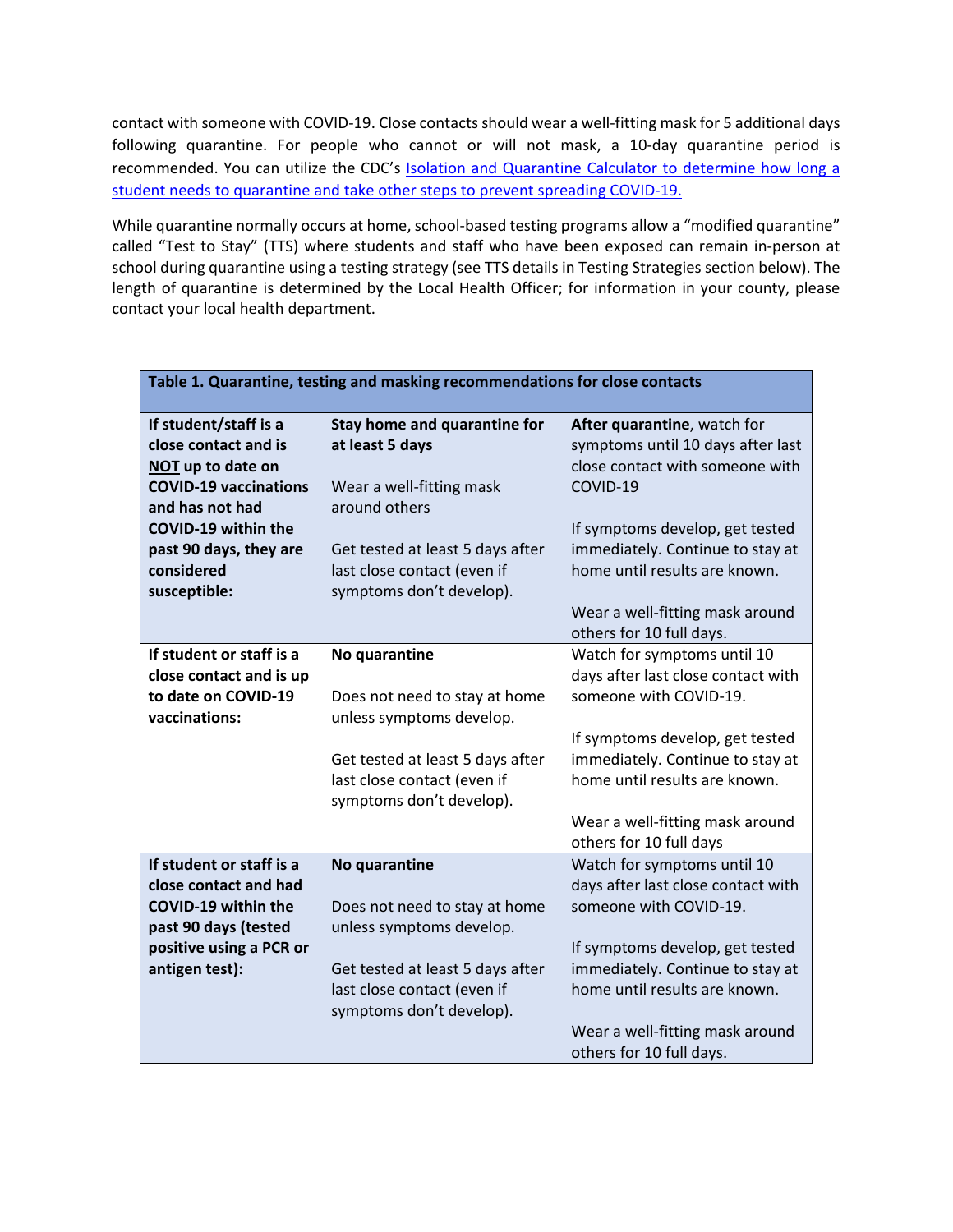**Isolation:** Isolation is a public health strategy that helps prevent transmission of the virus by separating people infected with the virus from those who are not infected. Students/staff who test positive for COVID-19 should isolate at home for at least 5 days (day of symptom onset is Day 0 or day of positive test if asymptomatic). You can utilize the CDC's **[Isolation and Quarantine Calculator](https://www.cdc.gov/coronavirus/2019-ncov/your-health/quarantine-isolation.html)** to determine how long a student needs to isolate and take other steps to prevent spreading COVID-19.

Before leaving home isolation, they should be fever free for 24 hours without the use of fever-reducing medication and other symptoms should be improving. Schools can consider requiring a negative antigen test to return to school on day 6. Following return from home isolation, students/staff should wear a wellfitting mask indoors and outdoors when around others for 5 additional days. If student/staff cannot wear a mask when around others, they should isolate at home for 5 additional days (10 days total).

K.S.A 65-122 provides the legal requirement for schools and parents to keep anyone known to be infected with an infectious disease, including COVID-19, in isolation for the prescribed period (5 days home isolation followed by 5 days of masking or, if the person cannot or will not mask, then the period of isolation is 10 days).

### **TEST TYPES**

**Point of Care (POC) Tests:** School districts have the option of providing testing resources on site via Point of Care (POC) tests within schools or another centralized location within the school district for students, teachers, staff and household members.

**Over the Counter (OTC) Tests:** While schools are encouraged to continue offering onsite testing through a school testing program, Kansas schools are also now eligible to request free at-home, Over the Counter (OTC) COVID-19 tests to distribute to students and staff for testing at home. OTC tests can be used for diagnostic, screening or Test to Stay and Test to Play strategies. OTC testing expands access and options for testing and can help decrease the school testing program workload and need for dedicated testing personnel. Additionally, OTC testing should enable schools to keep up with potential surges in COVID-19 cases and demand for testing.

Schools interested in OTC testing should create plans for students/staff to pick up tests from their school or school district for home testing. School districts can also consider alternative community locations where students/staff can pick up tests in order to increase access (such as public libraries, fire stations, or other community partners that have different hours/locations).

#### **TESTING REPORTING REQUIREMENTS**

KDHE no longer requires reporting of negative POC results to KDHE using the Kansas Notifiable Disease Portal or LabXchange. Positive results from rapid antigen and rapid PCR tests are still reportable to KDHE within 24 hours of test administration. While negative results no longer need to be reported to KDHE, per the Health Insurance Portability and Accountability Act of 1996 (HIPAA), patients have the right to receive a written notification of their test result. Schools may choose to continue reporting negative results via LabXchange, which can notify patients of their results, or may plan an alternative strategy for communicating results.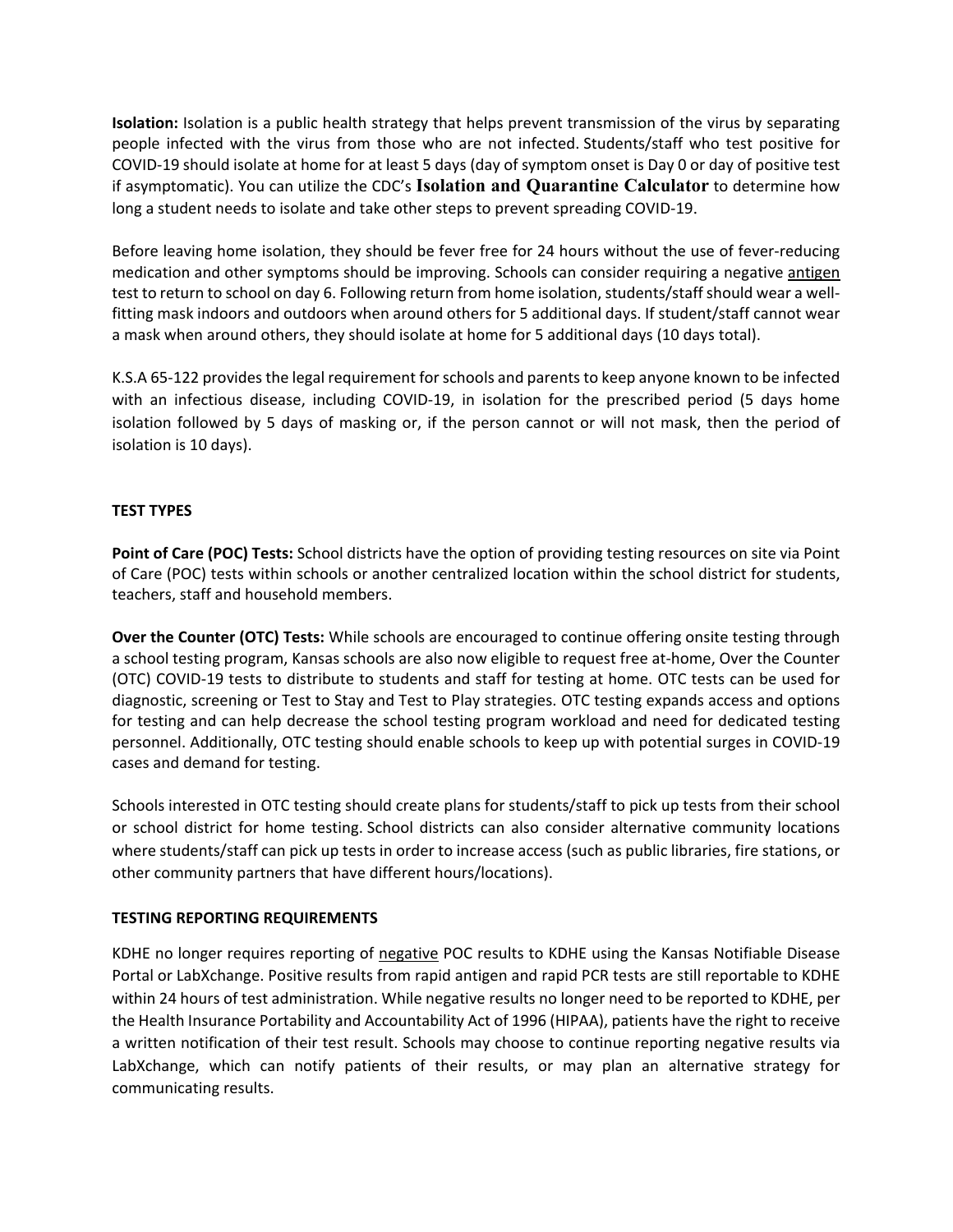Neither negative nor positive results of OTC tests are required to be reported to KDHE; however, it is recommended that students/staff who test positive inform the school promptly.

#### **TESTING STRATEGIES**

**Diagnostic Testing:** Diagnostic testing is intended to identify current infection in individuals and should be performed on anyone that has signs and symptoms consistent with COVID-19 and/or following recent known or suspected exposure to SARS-CoV-2.

Examples of diagnostic testing include:

- Testing anyone with symptoms consistent with COVID-19.
- Testing vaccinated and unvaccinated people who were exposed to someone with a confirmed or suspected case of COVID-19.
- For school districts that do not allow in-person learning during quarantine:
	- $\circ$  Test susceptible close contacts upon return to school from 5-day home quarantine on day 6 after exposure with a negative PCR test **OR**
	- o Provide at-home OTC tests for student/staff to self-test on days 5 and 6.
	- $\circ$  Offer POC testing at the school for student/staff to self-test on days 5 and 6.
	- o Student/staff can return to school if the test results are negative. Student/staff should remain symptom free and wear a mask daily for 10 full days following exposure.

**Screening Testing**: Screening tests are intended to identify people with COVID-19 who are asymptomatic and do not have known, suspected, or reported exposure to SARS-CoV-2. Screening helps to identify unknown cases more quickly so that measures can be taken to prevent further transmission.

Schools can consider screening testing to facilitate safe participation in sports, extracurricular activities, and other activities with elevated risk such as activities that involve singing or shouting, band participation, and vigorous exercise that could lead to forceful or increased exhalation. Schools can choose to routinely test student athletes, participants, coaches, trainers, and other people (such as adult volunteers) who could come into close contact with others during these types of activities. Schools should consider implementing screening testing of participants up to 24 hours before sporting, competition, or extracurricular events.

Screening testing may be most valuable in areas with substantial or high community transmission levels, in areas with low vaccination coverage, and in schools where other prevention strategies are not implemented.

**Test to Stay (TTS):** TTS is a school testing strategy for keeping asymptomatic close contacts in the school setting as an alternative to traditional quarantine at home. TTS allows exposed students and staff to remain in school during their quarantine period if they participate in a testing strategy.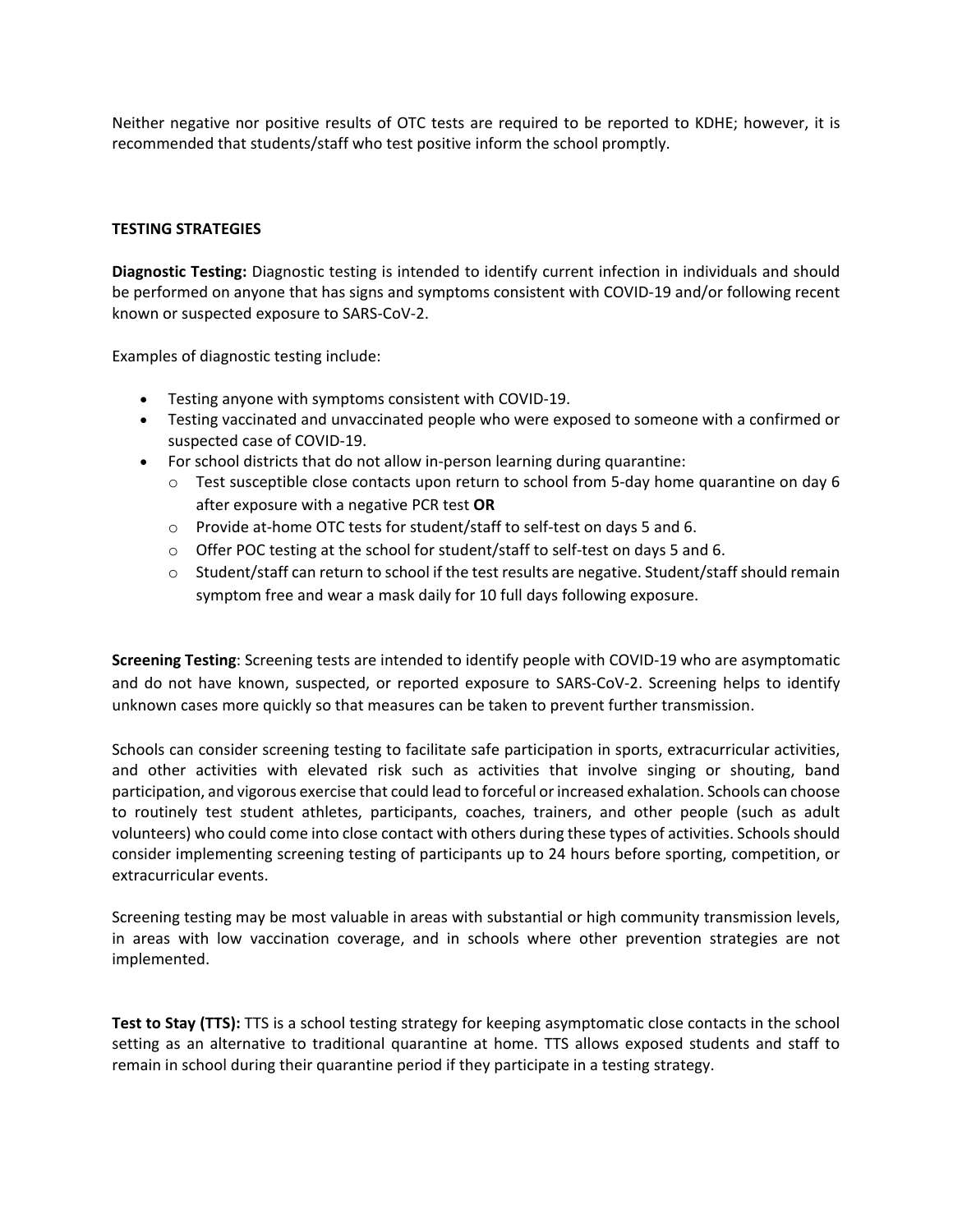TTS combines [identifying close contacts](https://www.cdc.gov/coronavirus/2019-ncov/community/schools-childcare/K-12-contact-tracing.html) and [serial testing](https://www.cdc.gov/coronavirus/2019-ncov/testing/diagnostic-testing.html) (testing that is repeated at least twice during a seven-day period after last close contact with a person with COVID-19) to allow students, teachers, and staff who would otherwise need to [quarantine,](https://www.cdc.gov/coronavirus/2019-ncov/community/schools-childcare/k-12-contact-tracing/about-quarantine.html) to continue in-person learning. This includes people who are not up to date on their COVID-19 vaccines, have not had COVID-19 in the past 90 days, do not test positive for SARS-CoV-2, and have no symptoms. Students who participate in TTS should properly wear well-fitting masks while in school and should stay home and isolate if they develop symptoms or test positive for SARS-CoV-2.

### **SPECIFIC PLANS FOR TESTING STRATEGIES**

- **Test to Know:** This plan provides the resources to provide diagnostic testing for students, teachers, and staff on site within schools or another centralized location within the school district. This plan aims to provide rapid COVID-19 testing on site within schools for students, teachers and staff who become ill with symptoms during the school day.
- **Test to Stay (TTS)**: Students who participate in TTS should wear well-fitting masks daily for at least 10 days after exposure and should stay home and isolate if symptoms develop or they test positive. Testing is preferably done before the start of the school day. If operationally not feasible, the close contact should be tested around the same time each day. Daily testing does not include weekends. If identifying specific susceptible close contacts is operationally difficult, schools may choose to deem everyone in a classroom/activity/etc. potentially exposed and enroll the larger group in the TTS program.
	- o **Test to Stay and Learn:** This plan provides the resources to test susceptible close contacts during their quarantine period with the goal of keeping close contacts who test negative onsite and in-person learning/teaching. Participation in this testing strategy effectively reduces or eliminates the need for close contacts to miss in-person school after exposure to a case.
	- o **Test to Stay, Play and Participate:** This plan provides the resources to test susceptible close contacts daily during their quarantine period with the goal of keeping close contacts who test negative participating in extracurricular activities and school-based events. Participation in this testing strategy effectively reduces or eliminates the need for close contacts to miss extracurricular activities and school-based events.

## **TEST TO STAY/TEST TO PLAY AND PARTICIPATE TESTING CADENCE**

Susceptible close contacts should be tested **upon notification of their exposure and then every other day through day 7** allowing them to continue in-person:

- Using POC (rapid antigen) tests (minimum of 3 tests with at least one test occurring on day 5 or later) **OR**
- Using POC (rapid PCR) tests (minimum of 2 tests with at least one test occurring on day 5 or later) **OR**
- Using OTC tests (minimum of 3 tests with at least one test occurring on day 5 or later)**.**

\*It is important to note that more frequent testing enables students who become infected with SARS-CoV-2 to be identified sooner, thus, more effectively prevents transmission in the school setting.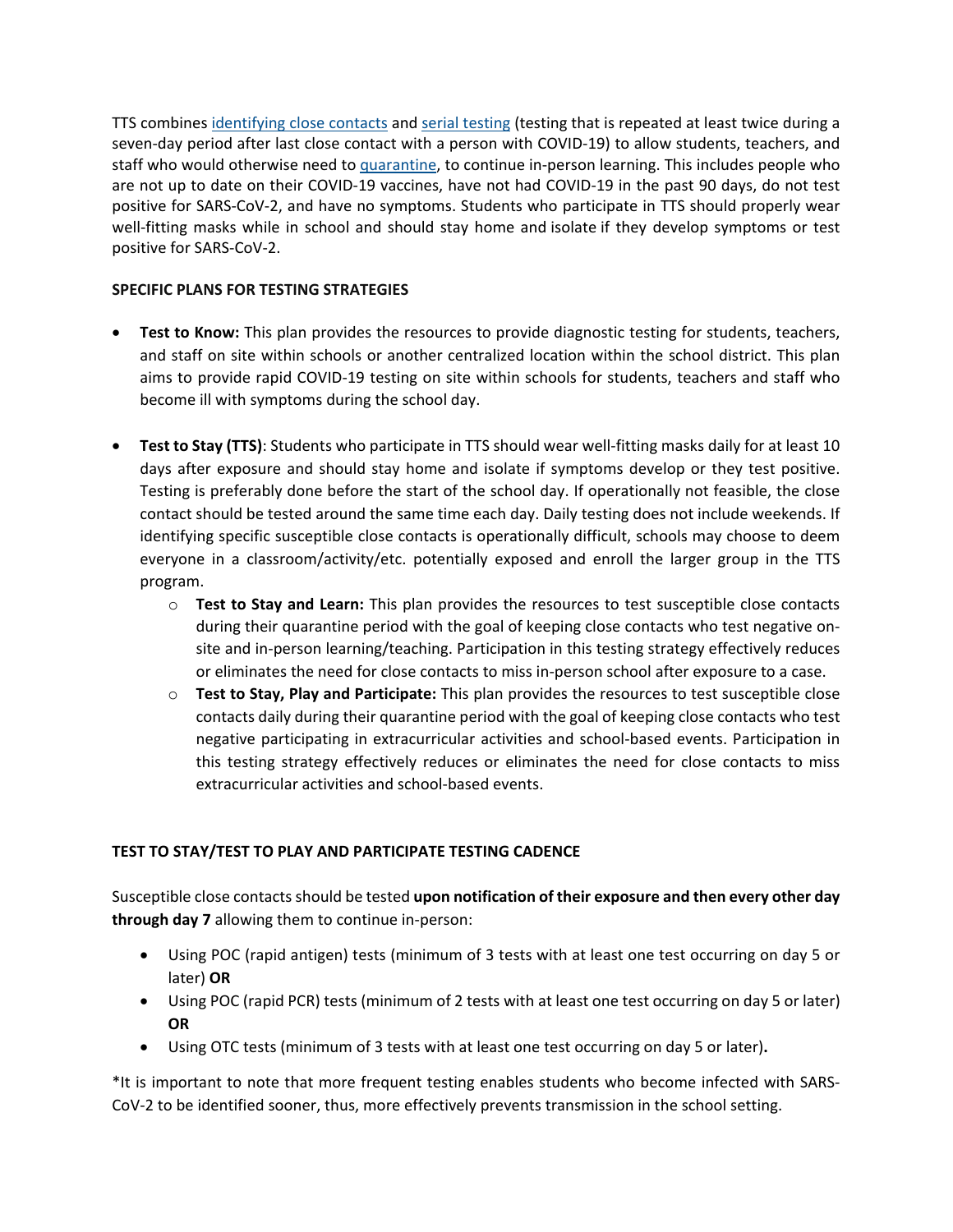#### **MONITORING TRANSMISSION TRENDS AND MASKING GUIDANCE**

#### **Monitoring Transmission**

K-12 school testing program staff should regularly monitor for cases of COVID-19 among students, staff and educators and changing trends in the school and surrounding community.

- Multiple cases among students, teachers, or staff in a classroom within 14 days of each other (AND NO likely known epidemiologic link to a case outside of the school setting) could indicate transmission within the classroom. If multiple cases in the same classroom are identified, schools should consider implementing universal masking for at least 2 weeks for the entire classroom to prevent further transmission among the classroom or group.
- Multiple cases among students, teachers, or staff in several classrooms within 14 days of each other (AND NO likely known epidemiologic link to a case outside of the school setting) might indicate wider transmission within the school. In this circumstance, schools should consider implementing school-wide universal masking for at least 14 days to prevent further transmission within the school.
- Consider monitoring increases in absenteeism above their baseline. If schools identify increases, especially due to respiratory illness, or an increase in reported cases of COVID-19, they should contact their LHD. LHDs should work closely with schools to determine if an outbreak is suspected and if outbreak response strategies are needed to control transmission.

#### **Masking Guidance**

Students returning from isolation and quarantine should always wear a well-fitting mask to stay while indoors until 10 full days after their last close contact to someone with COVID-19. During times in the school day when students or staff members may typically remove masks indoors (such as during lunches, snacks, band practice, etc.), have a plan for them to adequately distance from others and ensure they wear their masks when not actively participating in these activities (such as when they are not actively eating). If a student cannot participate in an activity while safely masking, they should not participate in the activity for the remaining time they are considered potentially infectious.

All individuals ages 2 and older, including students, teachers, staff, or visitors, regardless of vaccination status should mask in the K-12 setting when [COVID-19 Cases in Kansas](https://www.coronavirus.kdheks.gov/160/COVID-19-in-Kansas) or the [CDC COVID-19 Community](https://www.cdc.gov/coronavirus/2019-ncov/your-health/covid-by-county.html)  [Levels](https://www.cdc.gov/coronavirus/2019-ncov/your-health/covid-by-county.html) are **HIGH**.

At all community COVID-19 levels, people can choose to wear a mask based on personal preference, informed by personal level of risk. People with symptoms, a positive test, or exposure to someone with COVID-19 should wear a mask.